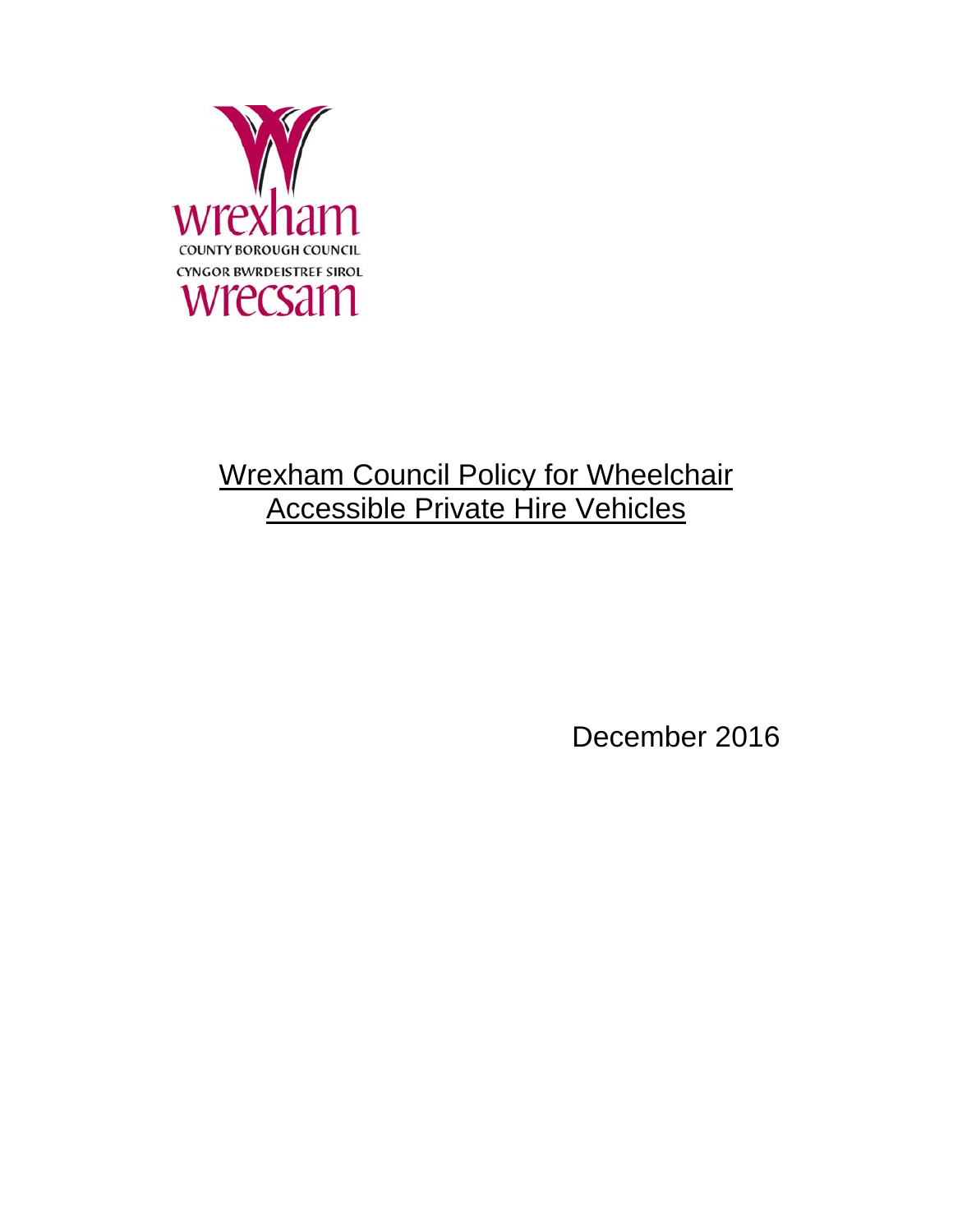## Draft Policy for Wheelchair Accessible Private Hire Vehicles

The purpose of the policy is to ensure that all vehicles licensed as Private Hire Vehicles by Wrexham County Borough Council comply with the registration and type approval requirements. This would ensure that all modifications made to vehicles have been properly assessed by the relevant approval authority and have been deemed fit for the carriage of wheelchair passengers. The policy introduces a new minimum standard for the licensing of these vehicles.

## **Background**

In October 2007, the European Type Approval Scheme for cars, known as European Community Whole Vehicle Type Approval (ECWVTA) was amended to include other vehicle types such as Buses, Coaches and Special Purpose Vehicles (including Wheelchair Accessible Vehicles or WAVs.) The requirements were phased in over key dates between 2009 and 2014. The legislation covers vehicles that are mass produced, built in small batches or as individual vehicles.

The requirement for type approval for factory built WAVs became mandatory in April 2012. Prior to this date, certification was on a voluntary basis.

There are three types of certification:

**ECWVTA-** European Community Whole Vehicle Type Approval for vehicles manufactured in large numbers. A Certificate of Conformity is issued for each vehicle and the vehicle type can then be sold across Europe with no further testing in each country.

**NSSTA-** National Small Series Type Approval, for companies manufacturing vehicles in small numbers and only within the UK. There are restrictions on the number of vehicles that can be manufactured each year.

**IVA-** Individual Vehicle Approval. A UK national scheme for vehicles manufactured in the UK in very small numbers. Involves a physical inspection of each vehicle produced, ensuring that vehicles are designed and constructed to modern safety standards.

The above approvals are only granted after thorough vehicle testing and inspection. The above tests differ to MOTs as they consider the modified design and construction of the vehicle in more detail . An MOT is based on the construction and use regulations and covers safety related items and mandatory requirements.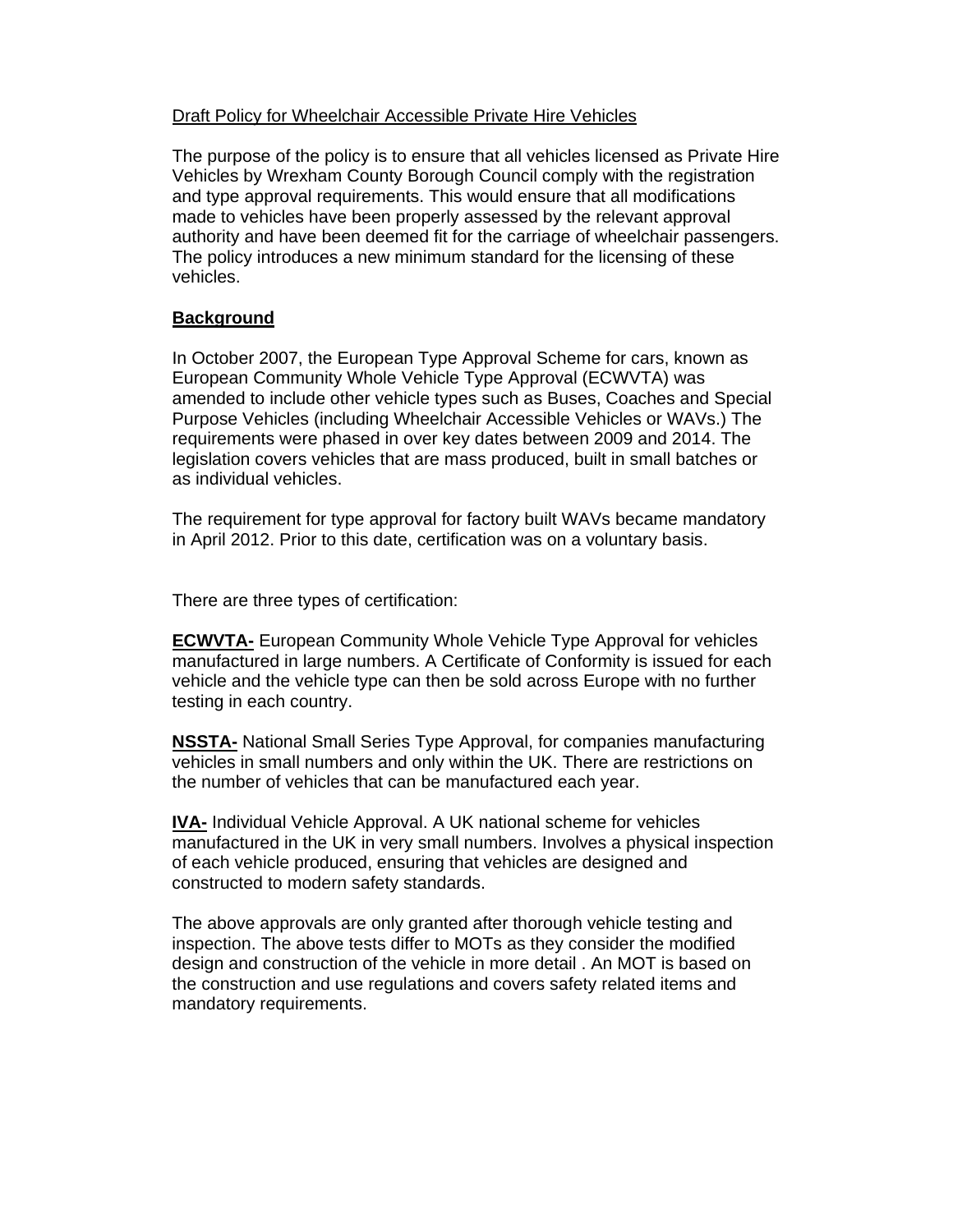This policy introduces the following requirements as a minimum standard for all WAVs requiring Private Hire Vehicle Licences.

### **Note: Vehicles which are category N1 will not be approved for licensing.**

For vehicles already holding Type Approval Certification after modification:

#### **Prior to consideration for a Private Hire Vehicle Licence, the following must be provided/completed.**

- A Type Approval Certificate must be provided to ECWTVA (Full M1 or M1 Stage 2 Certification) NSSTA or Voluntary IVA standard. The document must have been issued after the modifications were made and the DVLA logbook must have been issued or updated after modification.
- The proposed vehicle will undergo a physical inspection by a WCBC vehicle tester at the testing station. This is to identify and assess the condition of the modifications made to the vehicle. This is in addition to the standard Compliance Test/MOT required for Private Hire Vehicles and does not replace this requirement.
- Documentation concerning the vehicle conversion should be obtained from the organisation that converted the vehicle where possible.

#### For vehicles without Type Approval after modification:

**If no type approval exists for the vehicle in its modified state, applicants must obtain the following, prior to consideration for a Private Hire Vehicle Licence:** 

- Documentation concerning the vehicle conversion or modification from the organisation that converted the vehicle. This is to identify what modifications have been made and when they were made.
- Certificate of Conformity from the original manufacturer (e.g. Citroen, Peugeot) this may be obtained by contacting the company directly or through a local dealership. This gives an overview of the vehicle in its pre-modified state and assists in identifying what modifications have been made.
- Voluntary IVA certification, this can be obtained through the Driver and Vehicle Standards Agency (DVSA.) In line with DVSA recommendations, applicants must obtain 'Voluntary IVA' certification under class P (Personal Import) and (if fitted with a Disabled access and seating positions) class D (Disabled persons vehicle). The tests have to be conducted under the Voluntary scheme because registered vehicles can not be tested under a statutory test. Once VIVA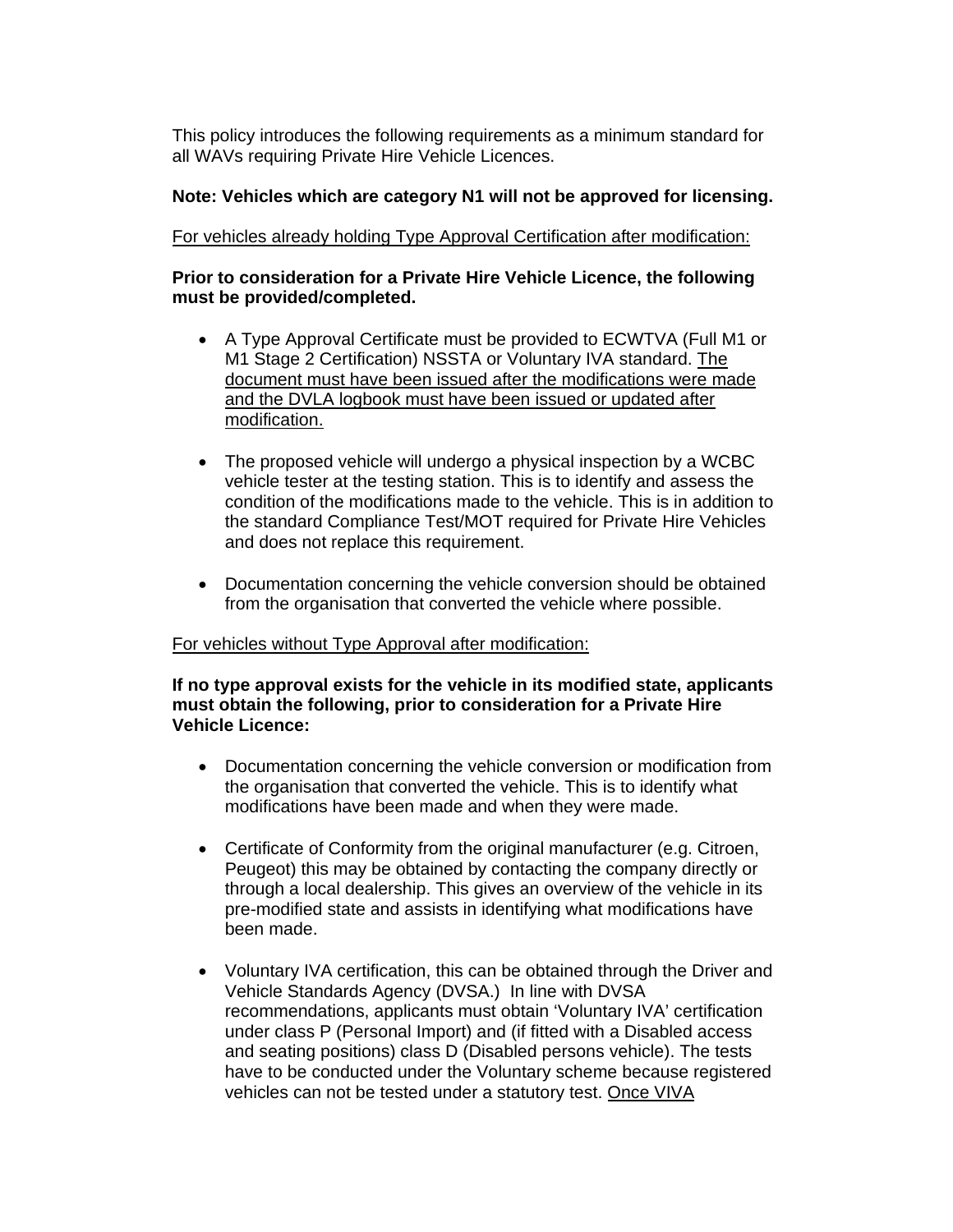certification is issued, the DVLA V5 logbook must also be updated to recognise the modifications.

- The proposed vehicle will undergo a physical check by a WCBC vehicle tester at the testing station. This is to identify and assess the condition of the modifications made to the vehicle. This is in addition to the standard Compliance Test/MOT required for Private Hire Vehicles and does not replace this requirement.
- Further information on IVSs can be obtained at <www.gov.uk/vehicleapproval> or by telephoning 0300 123 9000.

### IVA MANUALS -

<https://www.gov.uk/vehicle-approval/individual-vehicle-approval-manuals>

#### IVA FORMS -

<https://www.gov.uk/vehicle-approval/individual-vehicle-approval-application>forms

### TAIL LIFTS

 Some WAVs are fitted with a Motorised Tail Lift Device, enabling the driver to carry out the safe loading of a wheelchair and passenger into the Vehicle. Such devices are regulated by the Lifting Operations and Lifting Equipment Regulations 1998.

 LOLER certificate must be issued before the vehicle can be licensed for Where such a device is fitted, it must comply with the above policy as well as the statutory requirements set out in legislation. An appropriate and current Private Hire.

 If a tail lift is fitted to a vehicle with a current Private Hire Licence, the vehicle shall not be used as a licensed vehicle until the above requirements are met, a Voluntary IVA will be required in order to assess the modification to the vehicle.

More information on LOLER can be obtained from the Health and Safety Executive Website at<http://www.hse.gov.uk/work-equipment>machinery/loler.htm or by contacting them on 029 2026 3120

 **You are advised not to purchase a vehicle without adequate valid to the purchase of any vehicle. These requirements apply to all new or used Wheelchair Accessible Vehicles (not currently licensed) that are documentation. If you are unsure whether the vehicle will be licensed, you are strongly advised to make enquiries with the Council's licensing team prior to entering into any finance agreement or prior to committing presented for licensing as a Private Hire Vehicle.** 

**FEES**